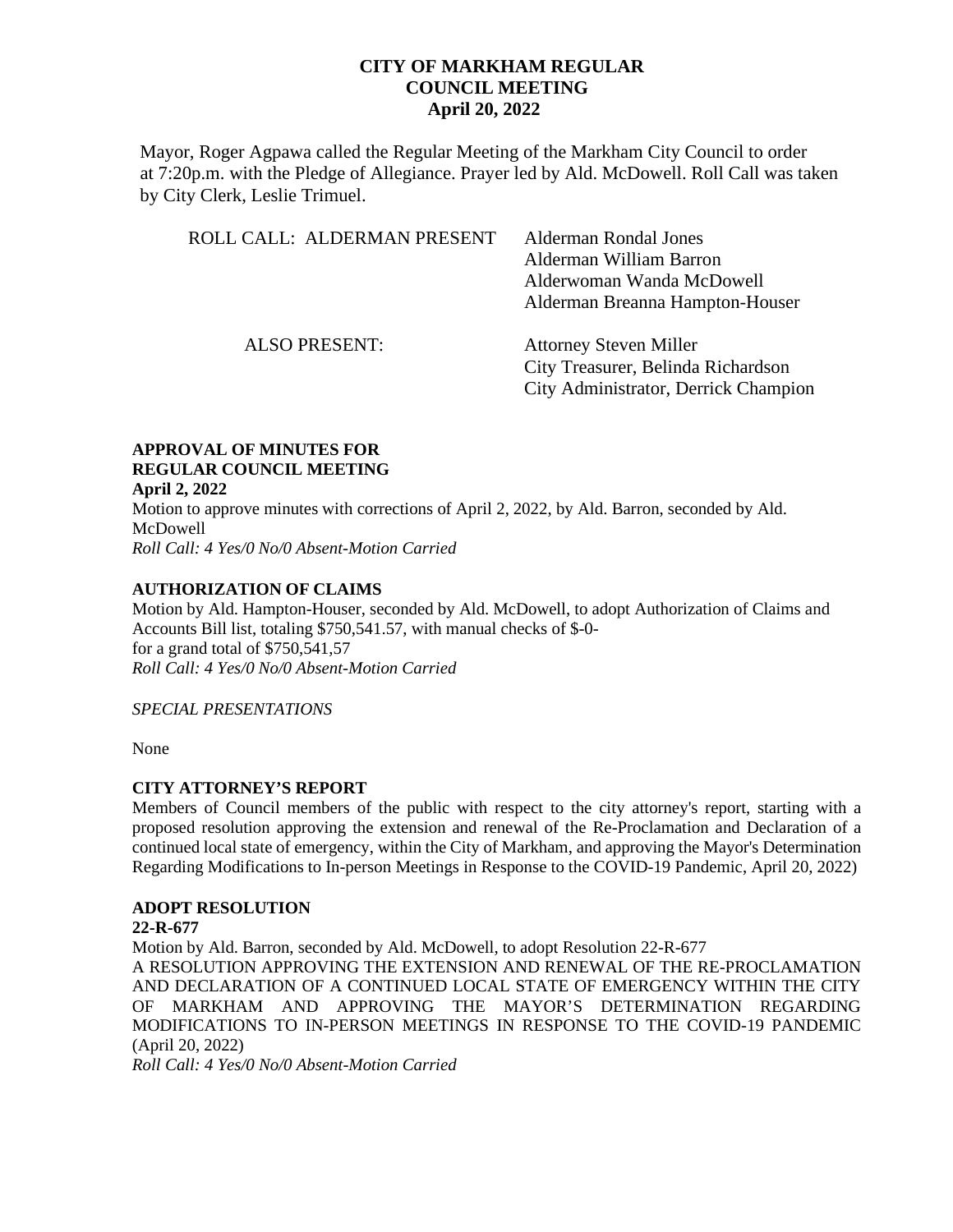# **CITY OF MARKHAM REGULAR COUNCIL MEETING**

## **April 20, 2022**

## **ADOPT RESOLUTION**

## **22-R-678**

Motion by Ald. Barron, seconded by Ald. McDowell, to adopt Resolution 22-R-677 A Resolution Calling For A Public Hearing To Consider The Establishment Of The 159<sup>th</sup> Street And Spaulding Avenue Tax Increment Financing And Redevelopment Project Area And Plan For The City Of Markham, County of Cook, State Of Illinois *Roll Call: 4 Yes/0 No/0 Absent-Motion Carried* 

## **WAIVE READING OF ORDINANCE**

## **22-0-2327**

Motion by Ald. Barron, seconded by Ald. Hampton-Houser to waive reading of Ordinance 22-O-2327 An Ordinance Approving An Application Before The Planning And Zoning Board Of Appeals For A Variance Filed By Tyler Barnes To Include A Second Dwelling Structure On The Lot Of The Property Locate At 3942 W. 157<sup>th</sup> Street, Markham, Illinois 60428 *Roll Call: 4 Yes/0 No/0 Absent-Motion Carried* 

## **ADOPT ORDINANCE**

## **22-O-2327**

Motion by Ald. Barron, seconded by Ald. Hampton-Houser to adopt Ordinance 22-O-2327 An Ordinance Approving An Application Before The Planning And Zoning Board Of Appeals For A Variance Filed By Tyler Barnes To Include A Second Dwelling Structure On The Lot Of The Property Locate At 3942 W. 157<sup>th</sup> Street, Markham, Illinois 60428 *Roll Call: 4 Yes/0 No/0 Absent-Motion Carried* 

## **WAIVE READING OF ORDINANCE**

## **22-0-2328**

Motion by Ald. Jones, seconded by Ald. Hampton-Houser to waive reading of Ordinance 22-O-2328 An Ordinance Consenting To The Cook County Class 8 Real Estate Tax Incentive for Permanent Index Number 28-13-100-008-0000 Located At 15131 S. Kedzie Avenue, Markham, Illinois 60428. (Yopo Transport, Inc.) *Roll Call: 4 Yes/0 No/0 Absent-Motion Carried* 

#### **ADOPT ORDINANCE 22-O-2328**

Motion by Ald. Jones, seconded by Ald. Hampton-Houser to adopt Ordinance 22-O-2328 An Ordinance Consenting To The Cook County Class 8 Real Estate Tax Incentive for Permanent Index Number 28-13-100-008-0000 Located At 15131 S. Kedzie Avenue, Markham, Illinois 60428. (Yopo Transport, Inc.) *Roll Call: 4 Yes/0 No/0 Absent-Motion Carried* 

## **CLERK REPORT**

No report

## **MAYOR'S REPORT**

Under the mayor's report just a word of caution, I know here at City Hall we still wear masks, they are pretty optional because we're following the guidelines of County and State, so that would be an option as these things become lax, but we would still caution people to use safety and your preference. I know that I still will from time to time have my mask on I just wanted to make mention of that. Just recently, in fact, yesterday, myself and a group of mayors in the Southland met in Calumet Park with area police departments,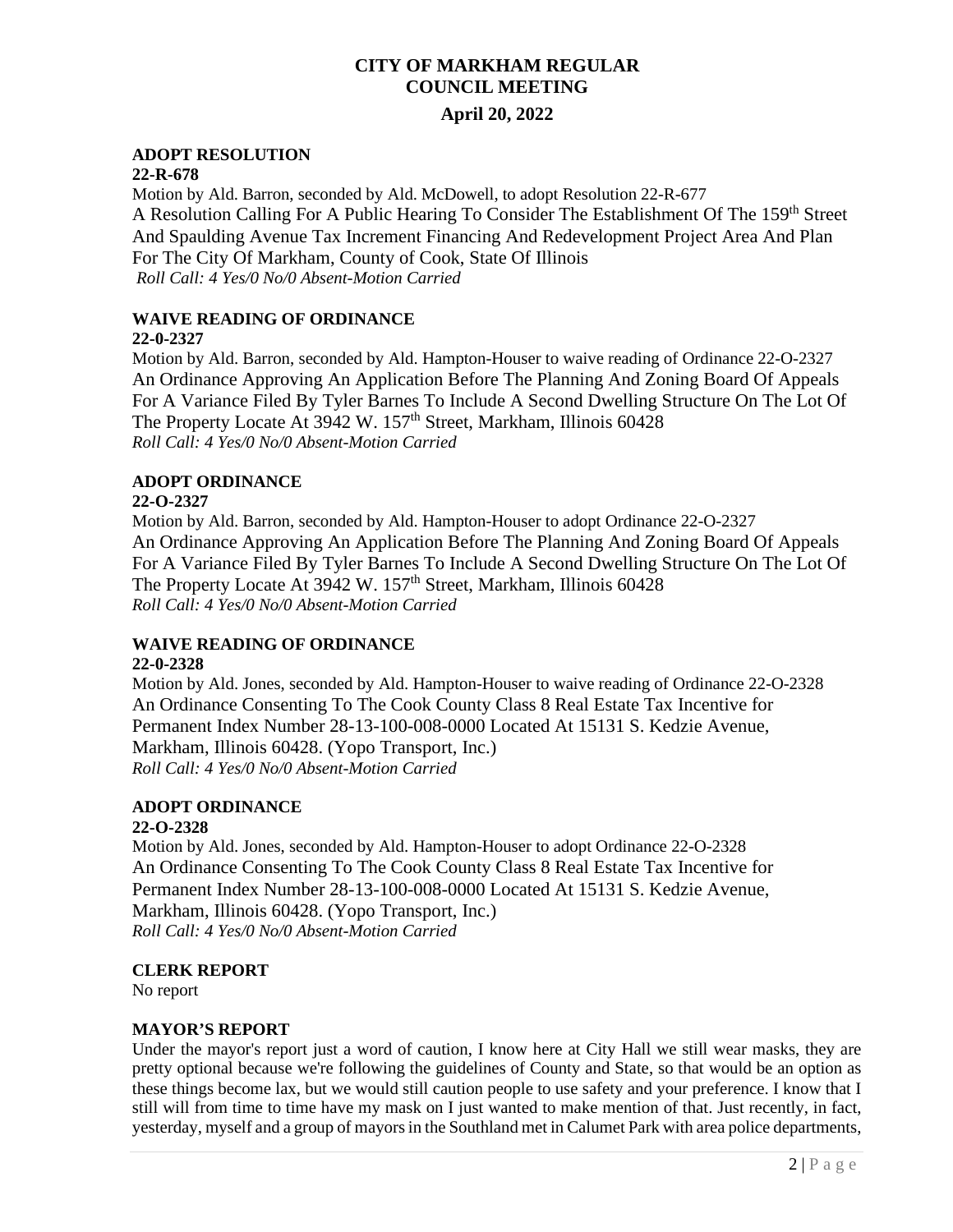we're trying to really get ourselves ready, you know, for the summer months as they come up and some of the things that we've had going on in the last couple of years with crime and violence. And so, we had a very good meeting with the State's Attorney's Office, this is our second meeting that we've had with the State's Attorney's Office and we're positioning ourselves to begin to meet with some of the judges in Cook County. We have some things that we are concerned about in terms of the juvenile violence that has been out there and the crime that's been committed by juveniles. We're addressing it, we're addressing the matters in terms of their detention and things of that sort, and we're working clear up to having to deal with the legislature about any changes that we may need to make to make sure that we're doing what's right by the public. Certainly, we want to be reasonable with juvenile offenders, it's a touchy subject, it's very touchy, in fact, because when you're dealing with the youth, who wants to have a young person have to throw their lives away, but by the same token we want to be able to keep people safe because what has happened with the young people, now is at another level. So, we're quite aware of that, we want to try to be well rounded and protecting the public. But the youth matter has been an issue but so have guns. That's an issue and how they're the courts are dealing with that in terms of prosecution, so we're working very diligently with those agencies to get some results on how we deal with law enforcement to deal with that clear to the point of how we deal with legislation. The other thing I'd like to make the council aware of and I know that I'll have some individual time that we need to start discussing about our water rates and things of that sort for the future. Remember, before I sat on the board, I know that Ald. Jones you and Ald. Baron were here before I dealt with the JAWA group, at one point now we've got the Southland water agency I met with the mayor of Midlothian yesterday, we have a lot of the mayors in the region that are trying to collaborate about the future of water and the rates, because Chicago continues to raise those rates all the time. I think you all know that we're pretty uniquely positioned that we own our own pipeline with Midlothian, so that's why I was meeting with that Mayor about what his thoughts are for the future. So, we'll talk about that and share that with the residents and I'm sure that it will be good for them to know that we're working to get their rates lower in the future. So that's the thought. So, I just wanted to mention it was on my some of the things that I was doing this week. I just wanted to point out I know I mentioned it before, but we need to probably start working on it. We'll have some public hearings to let the public know, but we're in a good position, probably better than the other communities in terms of our own pipeline. So that's a healthy thing that we have our own commission.

I want to make mention of a couple of people that have passed into community, longtime residents, one is the brother of one of our deputy chiefs, here on the police department his brother, Eugene, Gerald Genius. If some of you know Jackson, yes, he's been here for many, many years in the family. The Genius family has been here for many years. Jack himself has served as an Alderman now he's, he's, he's also we're pretty fortunate. We got to actually got a police officer that's, that's an attorney. He doesn't tell everybody that, he might get some side work, but anyway, that family has been here. We're in services community he's got another brother I know as well, Frank, and the family has been here for many years and served their community well and our condolences go out to them, our hearts go out to his brother Eugene. Another resident longtime resident, Mildred Tatum, the Tatum family on the east side of Markham has been here many, many years. Actually, I was close friends with Lance Tatum, for many years we all went to Thornwood high school, I know attorney Miller knows him as well. He's about Attorney Miller's age I believe, and they played sports together. Football and track and those type of things. They had business with daycares, and they did a lot of things in the community. So, our prayers to the Tatum family for Miss Mildred Tatum, who passed away. Two other items I want to mention I can't really elaborate is heavy as I like to share because I have to get some permissions but in the middle of what we've been doing with working on the roller rink and trying to get it open and going, we're doing pretty well with the construction efforts but in the process of trying to get it renovated and then still fix some of the repairs that we've had, over there, we did get some partnership with a movie company that is working with us, and we were able to get some contracts with them, to help us in some of the renovation costs while they utilize some of the facility during the week. That would poise us to be able to do a soft opening, hopefully in the next couple of months for roller skating, for the family and for families and adults on the weekends to at least get that going for the kids on in the afternoon Saturdays. So not saying like old times at night with all the hoopla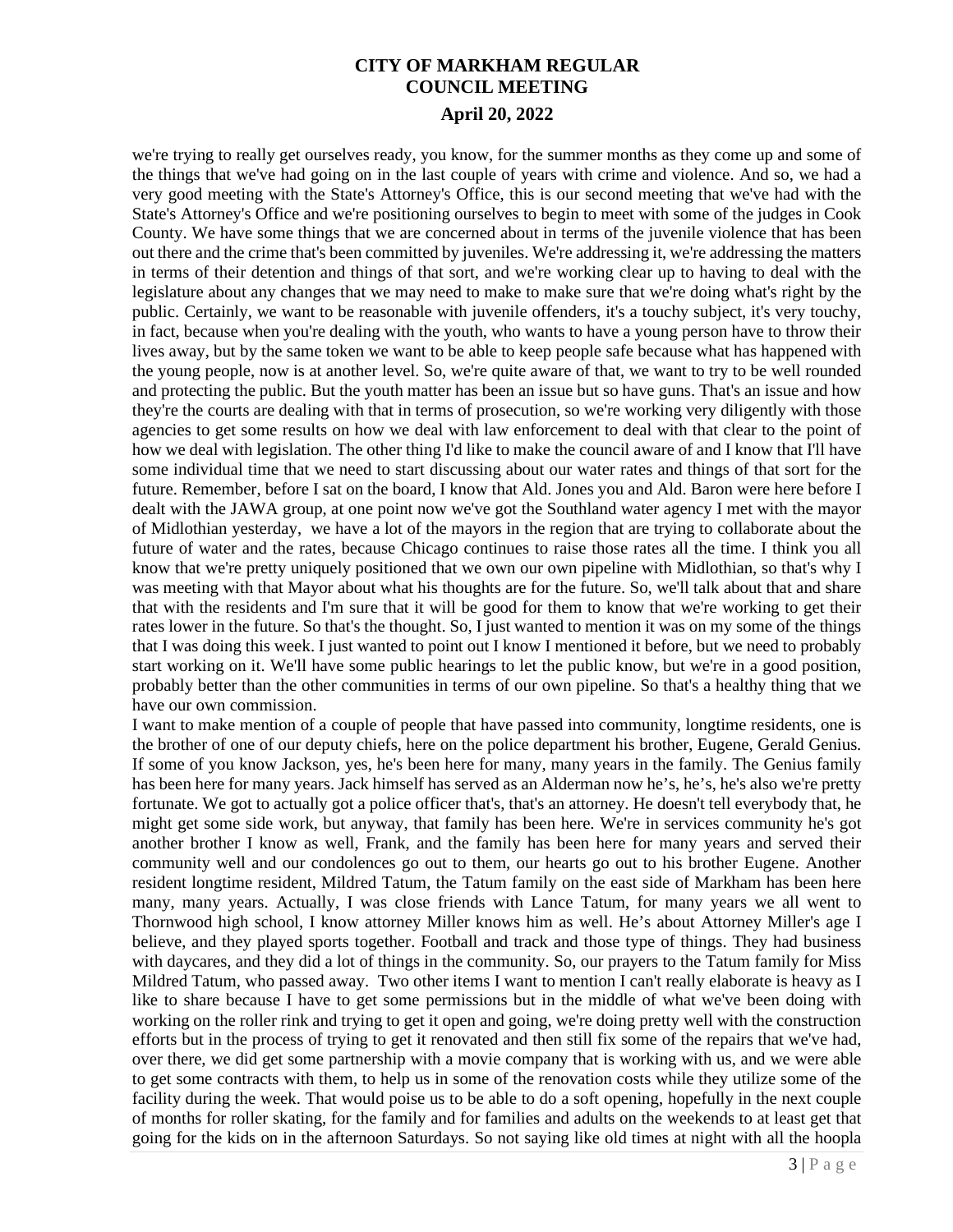but certainly we want to take care of our youth and our kids and give them a safe haven in place to go like we had, and we'll have that on Saturdays and then we'll have to adult on Sundays is the idea. And so, in the process we're getting some regenerating income for the first time in a long time over there with the movie company. I want to be careful with their name just yet. I don't have the naming rights to say what movie company or what movie studio it is. But it's a very big movie company and movie studio that will be doing some things during the week. We want to let the public know what was going on, and we're working hard to get that back open for the public.

The last thing I want to mention on April 29 we're going to have our Mother's Day lunch. So we want to encourage all the mothers to come out April 29 at noon, and that's going to be at the park district, please come out.

I do have one other thing about planning and zoning, I did want to compliment Planning and Zoning that group has been revitalized, they had their first meeting since the some of the changes. We met just prior to them having their separate meeting about the comprehensive plan and some of their purpose and what they should be doing., as commissioners. we did the same thing with the library Board members we went down, and we met with them as well and we wanted to just make sure they really understand what their purpose is and what they're doing on these boards. They have some good understanding about what the vision is for the community, and what we're trying to do is push in the same direction together it comes a lot better when you just don't appoint board members and say oh go out there and do something you want to try and explain it to them and it's really working out, they really understand why they're there and they have a guidance of what the comprehensive plan is. Then they know what their roles and their responsibilities are as board members and commissioners. So just wanted to mention that.

## **DERRICK CHAMPION – CITY ADMINISTRATOR**

Good evening, Council and the public, just a couple of things the City of Markham is still pursuing some grants and started some grant in the process. We're constantly on the lookout for federal, state and county grants that can help push this community forward, so, kind of stay tuned for some of those updates. Just a real time update on the particular grant that we were awarded in the fourth quarter of 21, with our smart poles, some of you may or may not notice that Markham will be the first city in the Southland that will have the smart pole technology that is a 360 cameras, push to talk directly to the police department, digital banners and also Wi Fi and we will have audio sounds on there as well. So, they should be breaking ground and installing poles somewhere around between June and July. We're in the process of confirming the date to host an MBE certification workshop, we know that the governor has just recently signed the budget for the state of Illinois new fiscal year that's coming up and we want to make sure that anybody that needs to get their MBE certifications can do so right here at the city of Markham. So, kind of stay tuned and watch our website and our social platforms updates. Also, we're working with our community partner, Amazon. we have meetings scheduled next week, we're still working on our Quality-of-Life plan that includes parks, schools, veteran programs as well. Definitely be on the lookout for some of those updates coming within the next weeks. Last but not least, job wise Amazon is still hiring. Please check our website for links. They periodically put up a job posting they don't stay up once those classes are classrooms are full and take those links back down. But please check our website see the Markham website as well as our social platform for updated information.

## **ALD. JONES**

Thank you, Ms. Tatum actually worked with me at the Township she ran the township, you know, I'm glad you mentioned she was just a sweet, beautiful lady, but she didn't take any mess. My condolences to the family and she will be missed. Also, next month is cleanup week, so please start getting stuff together, starting May 8th. But water bills, I mean a lot of phone call about water bills, and especially when they have been turned off. Please talk to me before being turned off, there's programs out there, Cook County has programs, you know the state have programs, the township has programs so if you need assistance with your water bill, please talk to me beforehand, the disconnection date is at the bottom, so you can't say you're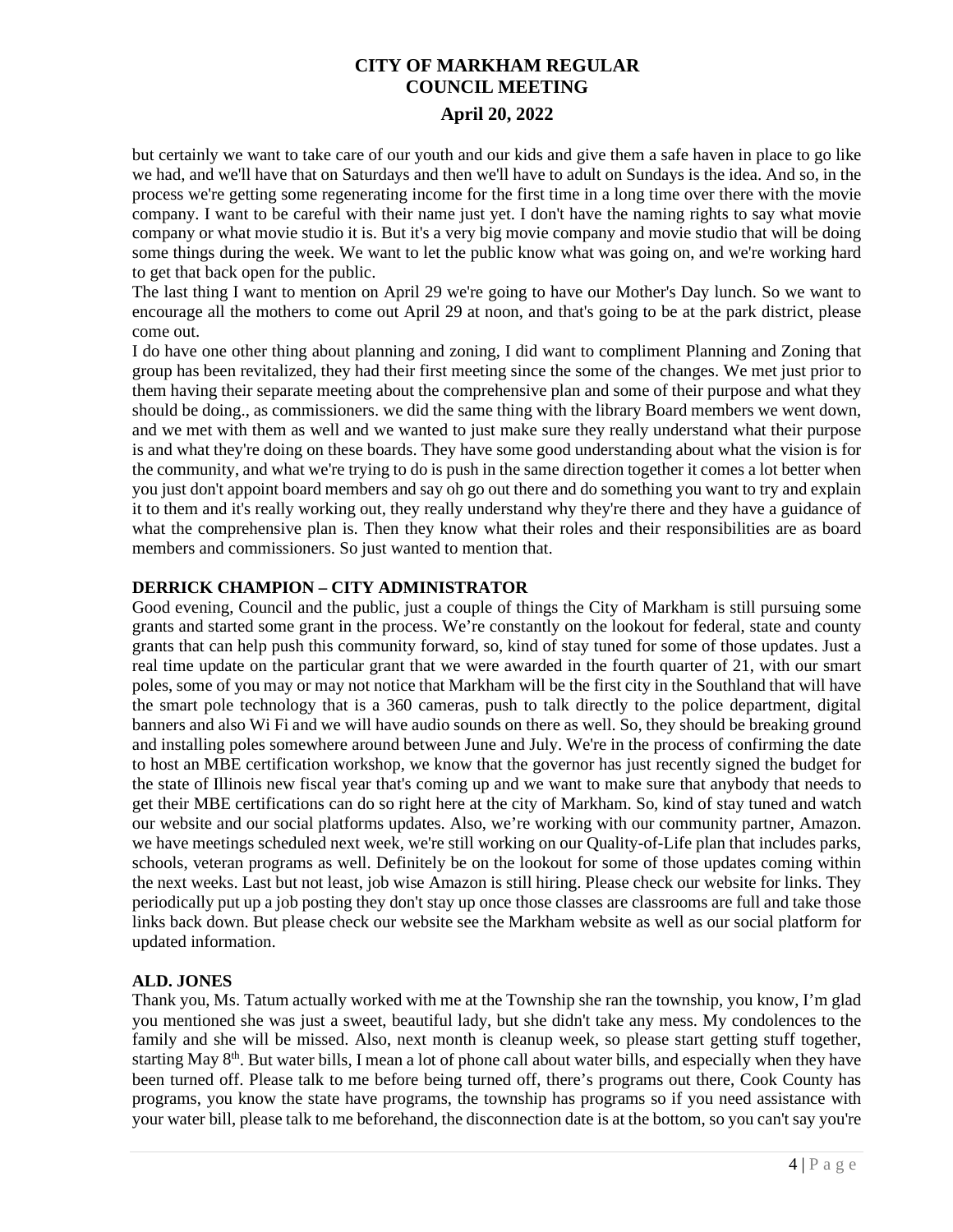not getting disconnection notice you nothing that maybe this counselor being very fair, he gives you a great spirit. I mean, he worked with you. So please come to the township., please come to seek help from the county. We have those programs available for assistance. So, once it's turned off, it's hard to help you with the water bill. Last but not least I'd like to say Happy Birthday to Ald. Wanda McDowell.

## **MAYOR AGAPAWA**

But let me come back to validate you on the water, Alderman you're right and I'm really proud of what we've done with water. Since I've been in office to really toe the line about it. It's not easy when people do have issues but during COVID and then all the relief that's come after you so right. There is no reason for someone to have a water bill that is out of whack that they couldn't get help. And so, we always direct them to you, because you keep up with it much even better with us, we do that there's a lot of resources, and you're absolutely right. We'll do anything that we can do to help the residents, but they have to pay their water bill, you know, and everybody's got to pay it. You know, it's just that people think, oh well, I don't have to pay for a while well, it's going to get cut off just like the electric gets cut off. And you know, the old adage is, when you're talking to people, you know, I have to put this out there while we were taught right, is that somebody will come in to will say something about the water bill, but the cell phone is still on. So, I think that, you know, the priority sometimes is that, you know, I'll keep what I want and pay you later, but it doesn't work that way. We're just like, ComEd and the gas company, we have to pay, Chicago wants their money. Thanks, Alderman Jones, for the for the different recommendations of where they can go. They appreciate it.

## **ALD. BARRON**

The things that I was surprised listening to four o'clock news, in the last 10 days, our positivity rate and COVID has reached 5.85, Cook County is watching these numbers very closely. So, I know I enjoyed walking around without a mask on, but I also have an upper respiratory right now so maybe I'd be better to have my mask back on. We've had a couple of really heavy rains and I've had a chance to see how the ditch that the Metropolitan Sanitary District worked on is following just fine with all the repairs they made and all the trees they took out. It has really been a blessing. Right now, I'm in the process of working on a list with your office., there's probably four houses in my ward that need to be come down and we've been working on it seems like forever, but I can't blame our staff because that particular court where we get these permits for demolition was shut down for two years. They have recently opened up I know the Attorney Michelle Fountain has worked very hard on this. But with some of these high winds we're getting a couple these homes are incredibly dangerous to the neighborhood so that's something I'm working on right now Also, I'm trying to work out a list of that so we get quite a few dead trees and in town most of them are on private property but some of the branches are hanging over on the street., That that poses several different threats to us, number 1 ,can take down power and communications lines also you know, we have a lot of people walking our side streets so it's something that is going to be addressed this summer office thru your office. I know that some potholes, but I think our streets have help up very well, with the repairs, I'm hoping we can try to get done this summer. This being the last Council of our fiscal year, it's been a trying year, but we came thru it probably is good to have since I've been on the city council. So, you and your staff Mayor have done a wonderful job.

## **ALD. HAMPTON-HOUSER**

I just want to thank everyone for coming out to the Coffee Sip, I think we had an awesome Coffee Sip we had an opportunity to educate the residents of Ward 1 in reference to how procedures take place in our Ward and the City of Markham, so they were very well educated. I'm glad I had an opportunity as well to put out that newsletter and resident actually came out and enjoyed the newsletter, we went over a lot and thank you Mayor for attending as well, I want to also thank the department heads as well, they came out to the conferences that was really appreciated, that just kind of put the icing on the cake with the residents and knowing exactly how our city procedures or the standard operating procedures work in the city of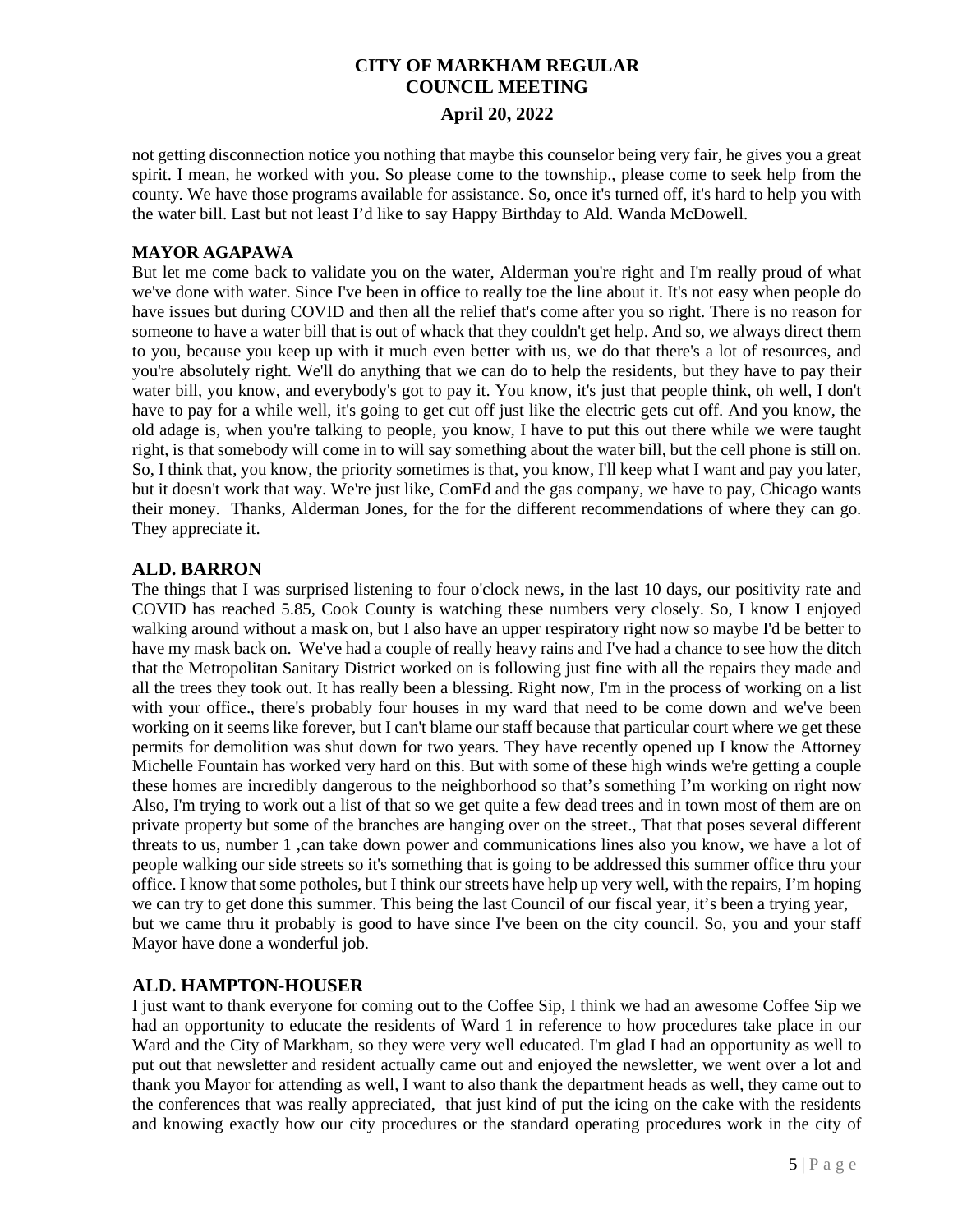Markham. Also on Wednesday, we started cutting down trees in Ward 1 started on some of the trees that were very dangerous, we've managed to get those down and I had an opportunity as well again to go thru the Ward with Ed, the Supervisor of Public Works and identify some more individual places or trees and stuff that we need to cut down and I do know that it takes time so the residents are aware of that as well. And then last but not least, they're going to say residents of Ward one if you're interested in attending the Mother's Day luncheon, please make sure that to give me a call, I do have still have some tickets that are available. So please get the opportunity to call me for your tickets.

## **ALD. MCDOWELL**

Good evening, Mayor, City Council and residents the report in the 2<sup>nd</sup> Ward16513 Honore is a vacant home, but I received a phone call today, someone has been prying the board's off of this home and now has dumped all on the property of this home so I'm reaching out to Ed for home for him to over and clean the property up and reboard that home. I'm noticing in the  $2<sup>nd</sup>$  Ward, a lot of our vacant homes, they're taking the boards off of these homes, so I know we need police to really do more police patrol in the second ward. Also 156<sup>th</sup> Place, we need all hands-on deck, that is horrible, I'm getting phone calls where we cut all those trees down, they're dumping again, it's so much trash there. That needs a lot of attention. We're starting to get a lot of loud music, there's a particular home on Wood Street, I actually had the police go over there on last week. There are new people in the home, I'm working on myself with a team to go out, I'm going to introduce myself to some of these new people who have just moved in some of the homes in my ward who may not know some of our ordinances I'm actually going to take some postcards and going introduce myself to them and give them some of these postcards. On 158<sup>th</sup> Place, we're having a major problem., the apartment complex that has been sold three times now to different landlords, they're not parking in their property, they're now parking on the street. In doing my patrol, we're finding box trucks 16 and 18 wheelers one called Deputy Genius and one of them when they went by it was stolen, so they had that one tow the box truck is there. Deputy Genius just gave an update of what's going on. But these cars don't belong in our area and so I think the better way to maybe deal with this is putting no parking signs there no trucks or something because now when you drive down the street, the whole site is full of trucks and cars.

## **MAYOR AGPAWA**

I did go by there I did note a car that was on flats over there, you're correct, so we'll address all these things tomorrow. These are pretty easy things for patrol to work on.

## **MOTION TO OPEN FLOOR TO PUBLIC**

Motion by Ald. Barron, seconded by Ald. McDowell to Open Floor to Public. *Roll Call: 4 Yes/0 No/0 Absent-Motion Carried*

## **RESIDENT**

I'm here tonight my name is Unique Smith, I have a transportation company, I applied for a business license back in March, and I was just kind of waiting. I was told that the meeting are on the 1<sup>st</sup> and 3<sup>rd</sup> week of the month. I haven't heard anything, so I decided to come down and speak in public to move forward and in the process.

## **MAYOR AGPAWA**

I can tell you that I do remember your name and the company I don't remember all the details of it, but it was still under review with building, the administrator, and myself. So, what we'll do from there is get ahold of you when we're done with review. What's the address? 2044 West 163<sup>rd</sup> Street unit one

## **RESIDENT**

**Mr. Jackson** - I would like to know if there are venues the big party for seniors here in Markham, where you can bring your own chairs, tables etc.